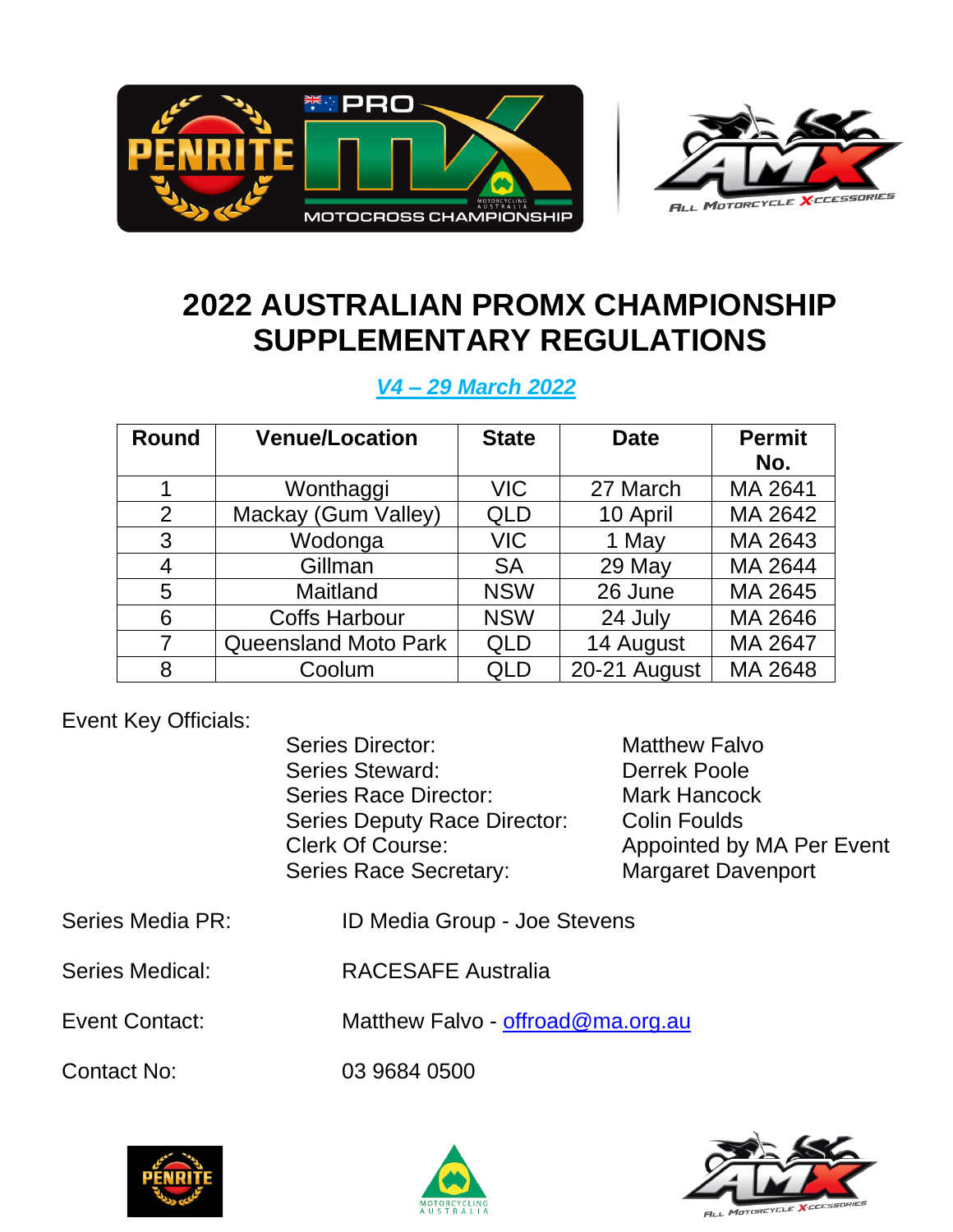# **1. ANNOUNCEMENT**

Motorcycling Australia, hereafter called the Promoter will conduct the ProMX Championship for the following championship and support classes: **MX1** (Pro Open) **MX2** (Pro Lites) **MX3** (14 to Under 18's) **MXW** (Women's) **Veterans 30 to 39 Veterans 40 + Cup Classes**

## **2. JURISDICTION**

YZ 65cc Cup

Pre 95/Classic Evo Cup

- 2.1 The above mentioned events have been authorised by Motorcycling Australia, Permit Numbers MA 2641 to MA 2648 and are open to holders of current Motorcycling Australia National Licenses. One event licenses will only be accepted for support classes and Veterans. Competitors Licensed by other FMN's are eligible to enter providing they have a FIM Licence and or start permission from their FMN.
- 2.2 Each event will be held in accordance with the current General Competition Rules (GCRs) contained in the Manual of Motorcycle Sport, these Supplementary Regulations, and any final instructions approved by MA. By entering the event all parties agree to comply with these rules, regulations, by-laws and instructions.

## **3. EVENT OFFICIALS**

| The following officials will be overseeing the event: |
|-------------------------------------------------------|
| Derek Poole                                           |
| Mark Hancock                                          |
| Colin Foulds                                          |
| Appointed by MA per event                             |
| <b>Margaret Davenport</b>                             |
|                                                       |

#### **4. ENTRIES**

- 4.1 Entries will be on-line via [RiderNet](https://osm-ma.omnisportsmanagement.com/Memberships/(S(zcu22fq4n4e43j5rqzk0fspo))/OSMMbr_LoginMA.aspx) and links can also be found via the ProMX website.
- 4.2 Entries are capped at 48 for all classes excluding MX3 which is at MA's discretion and will close for each round at 11.59pm the Sunday prior to the round. The fastest 40 competitors from qualifying will be eligible to start each race. The next two fastest competitors will be reserves. The reserves, if not used, and any competitors who fails to qualify, will have their entry fee refunded minus an administration fee of \$100 (Where a non qualifiers race is held this is not applicable). If entered, the top 10 riders in series points in each class are guaranteed a qualifying position at the following round. All other entries for each class will be accepted based on the following criteria for the first 48 hours of entries opening, 1. Competitors who have scored points at previous rounds, 2. Competitors who have entered previous rounds and not scored points, 3. any additional available spots will be filled on a first in basis.
- 4.3 Late Entries maybe available and if so will close for each round at 11.59pm the Tuesday prior to the round, however a fee of \$50 will be incurred and your name will not appear on the event program or media lists.
- 4.4 Competitor communication and notification will be via Team App and email, All riders and team managers must have team app and subscribe to the relevant classes. For further details please visit the "Competitors'' link on the website for further details.
- 4.5 All Championship classes will have open qualifying at all rounds.
- 4.6 In the case of postponement or abandonment of the event, MA may retain part or the entire entry fee.
- 4.7 Entries can only be withdrawn online via Ridernet prior to the close of entries, however \$20 of the entry fee will be withheld for administrative costs and all credit card and processing fees will not be refunded. If withdrawing after the round closing date, this needs to be completed in writing and accompanied by a medical certificate. A refund will be granted once this is received and \$20 of the entry fee will be withheld for administrative costs and all credit card and processing fees will not be refunded.
- 4.8 MX3 14 to Under 18's eligibility Junior riders aged 14 to under 18 years can enter MX3 class providing they hold the relevant endorsement. Refer to the license Conditions and Endorsement document available at [www.ma.org.au](http://www.ma.org.au/) for further details regarding eligibility. Senior competition license holders who choose to enter MX3 are ineligible to enter any other class at the same event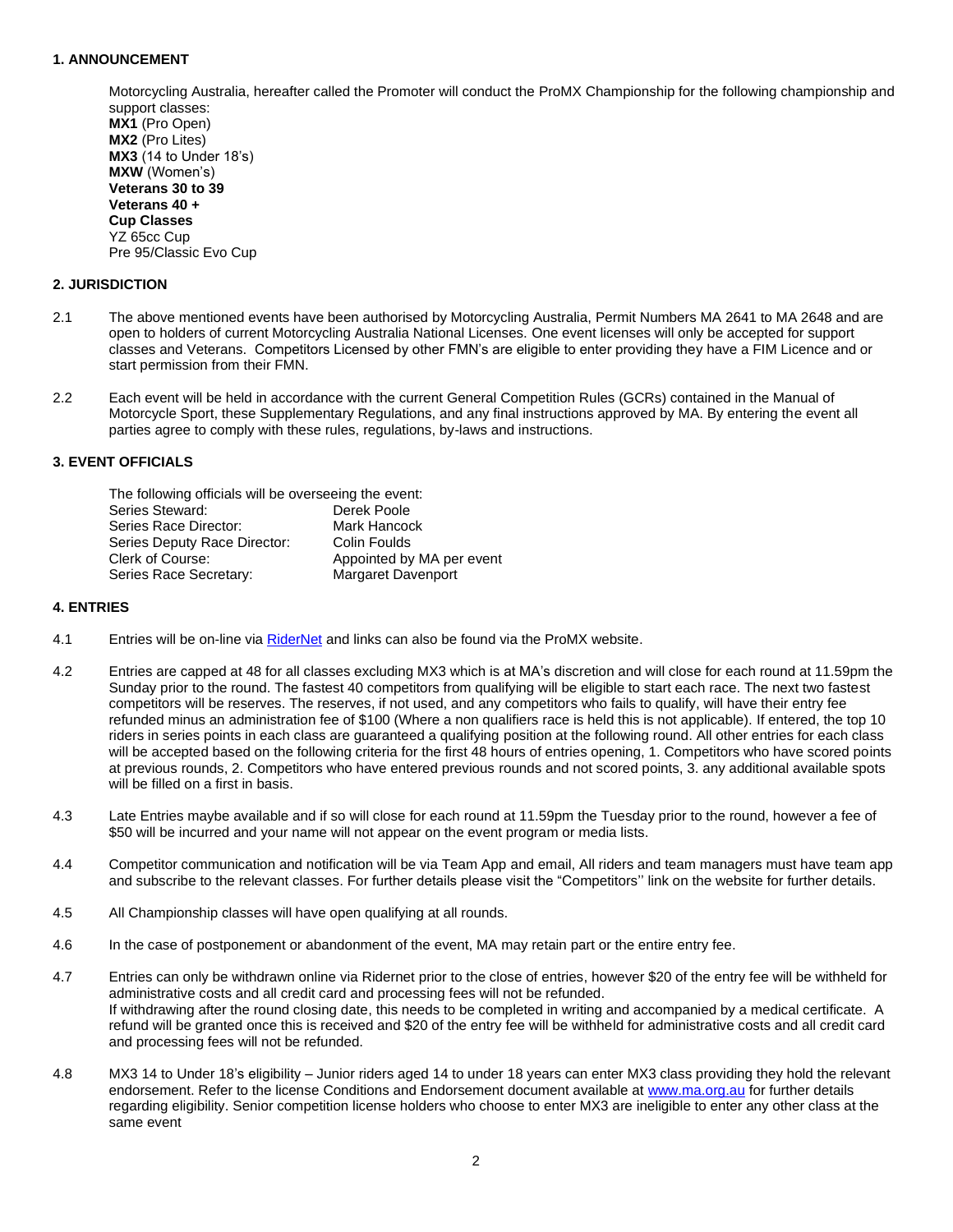4.9 Pre 95/Classic Evo Cup, all machines must meet machine requirements as per the GCRs. This event will be 2 classes competing in a combined race. 20 positions allocated to Pre 95 and 20 positions allocated to Evo There will be a total maximum of 40 bikes accepted to compete in this event.

If a class exceeds 20 riders then additional entries will be held on a waiting list. If the other class is under subscribed then additional entries will be accepted from the waiting list to compete in the oversubscribed class to maintain a full grid

4.10 Yamaha YZ 65 Cup is exclusive to riders selected for the YZ65 program.

# **5. ENTRY FEE**

5.1

| <b>CLASS</b>                | <b>PER ROUND</b> |  |
|-----------------------------|------------------|--|
| MX <sub>1</sub>             | \$295.00         |  |
| MX2                         | \$280.00         |  |
| <b>MX3</b> 14 to Under 18's | \$250.00         |  |
| <b>WMX</b> Women's          | \$250.00         |  |
| <b>Veterans</b>             | \$190.00         |  |
| <b>Cup Classes</b>          | \$150.00         |  |

## **6. ENTRY PASSES**

Entry Passes are as follows:

 $MX1$  &  $MX2 = 4$  passes = 1 rider plus 3 support crew

All other Classes = 3 passes = 1 rider plus 2 support crew

**Series** – To apply for a series hard card riders and their teams will be required to complete a survey via survey monkey at the beginning of the series. Riders will receive these at Round 1 and will be able to use these for the entirety of the championship. **Round by Round** – If you are not a series competitor passes will be emailed to the riders in the week leading up to event, to access these passes riders will be required to complete a survey via survey monkey upon event entry.

**Additional passes** – These can be purchased at a special family and friends discount rate via Ticketebo prior to the event. Should riders not follow this process and arrive at the Event, they will have to purchase all passes at the gate with no exceptions.

## **7. INSURANCE**

- 7.1 National Personal Accident Scheme provides basic cover for death and permanent disability.
- 7.2 Ambulance Insurance is compulsory for licensees.
- 7.3 It is strongly recommended that competitors consider taking out weekly benefits insurance.

# **8. MEDICAL SERVICES**

**RACESAFE Australia** will be providing the medical service at all rounds, they will attend from 30 minutes before the first practice until 15 minutes after the last race. If a rider is injured, please make your way to the medical area for further treatment.

# **9. SCRUTINEERING & TECHNICAL INSPECTION**

9.1 Scrutineering will be by self-scrutineering and will be completed using an online form. This form must be completed prior to attending sign on and will be available for competition the Wednesday prior to each round (one per machine) A link to this form will also be proved in the Final Instructions.

Note: Random Scrutineering checks maybe carried out at any time during the event.

The Technical Officer must examine machines, which suffer accident damage in practice, qualifying or race sessions, before participating again. It is the rider's responsibility to arrange for the technical officer to re-inspect their machine.

Eligibility checks can take place at any time during the Event. Competitors in all classes may be required to return their machines directly to a technical inspection impound area (Parc Ferme) immediately after any practice, qualifying or race. The location of the Parc Ferme will be sign posted and it is the riders responsibility to know the location at each event.

In addition to disassembling and checking of machines after official protests have been received by the Clerk of Course as per the GCRs, the Steward, Clerk of Course or Technical Officer may, at their discretion, also request that any machine that has participated in the event be disassembled for inspection. Failure to comply with this regulation will result in the matter being referred to the Clerk of Course for further action.

Machines may be sealed at the discretion of the Steward or Clerk of Course for later checking after the round. If disassembly and measuring is to take place at the circuit it will be before the machine is released by the Technical Officer. A member of the competitor's team with appropriate tools must be available at all times to disassemble any machine as required. Allowance in time must be made to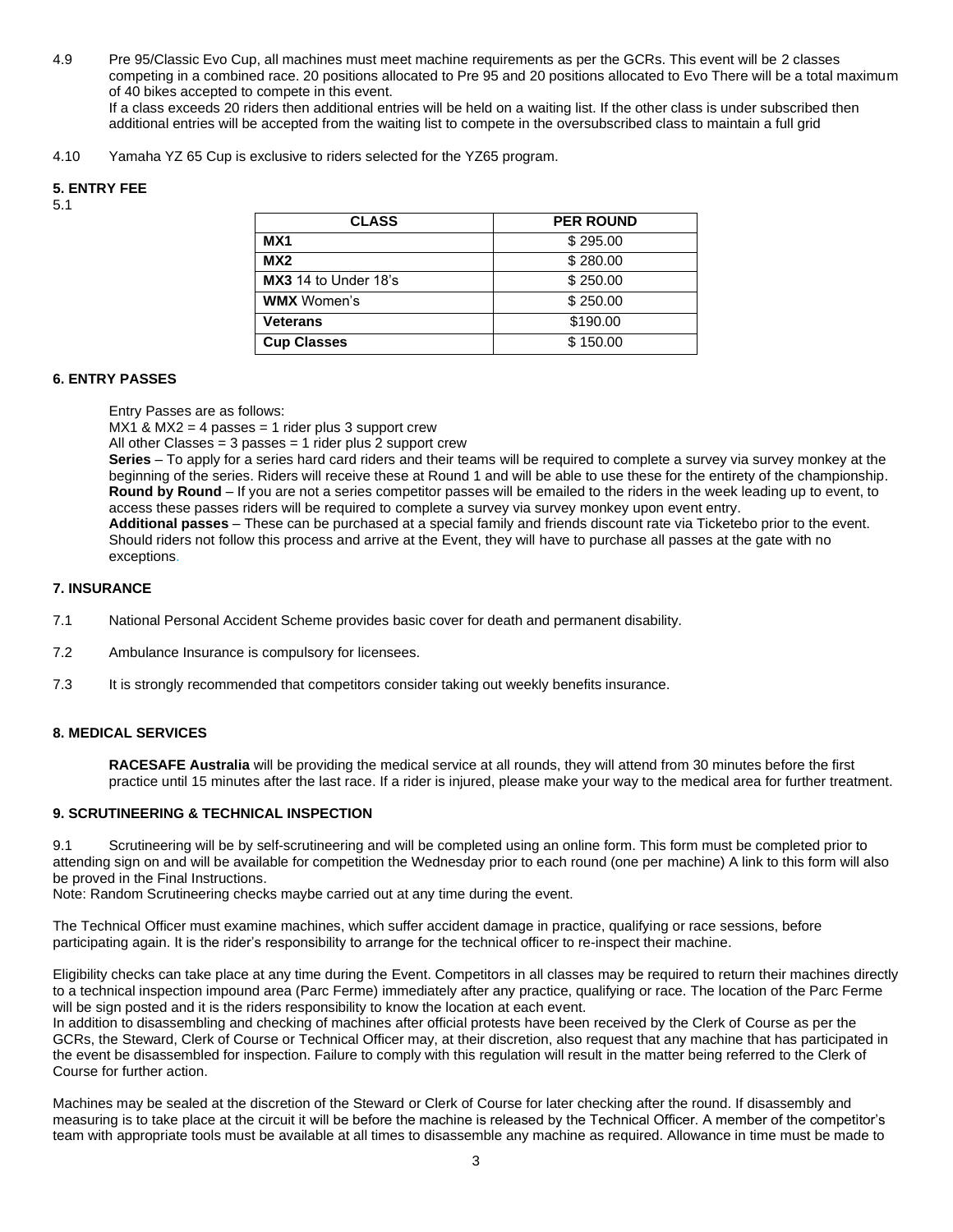accommodate potential delays in departing the circuit after competition on any day. If disassembly and inspection by an MA appointed Technical Officer is to take part at a place other than the racetrack, any or all costs incurred will be at the competitor's expense. Failure to comply with this regulation will result in the matter being referred to the Clerk of Course for further action.

After the final race of each championship class at each round, any motorcycles used may be impounded in Parc Ferme at the discretion of the Technical Officer for up to 30 minutes. If a rider is instructed to present their machine(s) to Parc Ferme they must do so, as failure to do so will result in the matter being referred to the Clerk of Course for further action.

**Note; At the discretion of the Steward, Clerk of Course or Technical Officer, engine sealing may take place at any time during the event. Competitors must ensure to make their machine available to have the engine sealed if required.**

# **10. CLASSES OF COMPETITION**

| <b>MX1</b> Australian Championship         | All rounds          | 122cc and over                           |  |
|--------------------------------------------|---------------------|------------------------------------------|--|
| <b>MX2</b> Australian Championship         | All rounds          | 122cc to 250cc 2 stroke & 250cc 4 stroke |  |
| <b>MX3</b> 14 to Under 18's Australian     | All rounds          | 122cc to 150cc 2 stroke & 250cc 4 stroke |  |
| Championship                               |                     | see point 4.8 criteria                   |  |
| <b>MXW</b> Australian Women's Championship | 3 rounds (1, 4 & 8) | <b>All Powers</b>                        |  |
| Vets 30 to 39 Australian Championship      | 1 round $(8)$       | All Powers                               |  |
| Vets 40 + Australian Championship          | 1 round $(8)$       | <b>All Powers</b>                        |  |
| <b>Cup Classes:</b>                        |                     |                                          |  |
| Pre 95/Classic Evo Cup                     | 1 round $(6)$       | See Point 4.9 for eligibility            |  |
| YZ65 Cup                                   | 2 rounds (5 & 7)    | See Point 4.10 for eligibility           |  |

# **11. ENTRIES TO CONSTITUTE A CLASS**

- 11.1 To constitute a class for the purpose of gaining Championship status, the number of contestants entered and competing in each class shall be 10 (8 for Women) or more starters for which actually participate in practice, qualifying or races.
- 11.2 Should there be insufficient entries in any class of competition, the decision to run or cancel the class, or to combine events and re-distribute any awards and/or prize money, will be at the discretion of MA.
- 11.3 In the event where force majeure prevents any number rounds from taking place, the minimum championship/s rounds to be awarded a Championship will be three rounds for each class.

## **12. STARTS**

12.1 Starts will be by backward falling self penalising gates. The rider may only view the start gate in the pre-selection viewing time. A 1 minute horn will be sounded, indicating 1 minute to close of the waiting area and all riders must return to the waiting area. The start process is considered underway from the time the waiting area is closed. Riders will be called to select their start gate in groups of three in order of qualifying. Once all riders have selected their gate the mechanic may proceed with the motorcycle to their riders selected start gate. Once a start gate is selected riders cannot change to another start gate, if a rider delays selection the next rider will have right of way. Any rider who is absent when called to select their gate will forfeit their selection and pick upon their return. Outside assistance is not permitted when a rider is picking their start gate which includes no tools, water, outside soil etc which may be used to prepare a riders start gate. Rags are not considered tools and riders are permitted to use start blocks.

Riders who have mechanical problems in the waiting area and do not succeed in repairing their machine before all riders have taken their start position must follow the instructions of officials.

Riders experiencing mechanical issues on the start gate must remove their machine from the start gate in order not to interfere with other riders. If the rider has been directed to another spot, they must remain there until the gate has dropped; once the gate has dropped, they can resume the race when it is safe to do so. Motorcycles must be centered in the starting gate and at 90 degrees to the gate.

12.2 The Race Director or Clerk of Course will issue a relegation penalty to any rider that jumps the start.

12.3 At all rounds when the starter is ready, a 15 second sign will be held up for a full 15 seconds, At the end of 15 seconds, a 5 second sign will be displayed, the gate will drop between 5 and 10 seconds after the five second sign is shown.

12.4 Waiting Area procedure. The waiting area will open no later than Twenty (20) minutes prior to the start of each race commencing. If numbers permit two (2) reserve riders **being 41st & 42nd fastest** for each class will be allowed into the Waiting Area to take the reserve positions **if available**. Fifteen (15) minutes prior to the scheduled race commencement time the waiting area will close. The rider, 1 mechanic and a team manager per machine can enter any time prior to the waiting area closing. If a qualified rider fails to have their machine in the waiting area when the waiting area is closed, that rider will be considered a nonstarter. Each rider will move up a position to fill the nonstarters position and the first reserve will take  $40<sup>th</sup>$  pick of gate position. Any rider(s) who were deemed nonstarters will still be eligible to compete in the next race once the waiting area has opened for that race. In situations where there is less than 40 competitors in any class, any rider(s) late entering the waiting area will receive last gate pick in order of entry. Riders and accredited support personal must always enter the track for the start of any session via the Waiting Area only.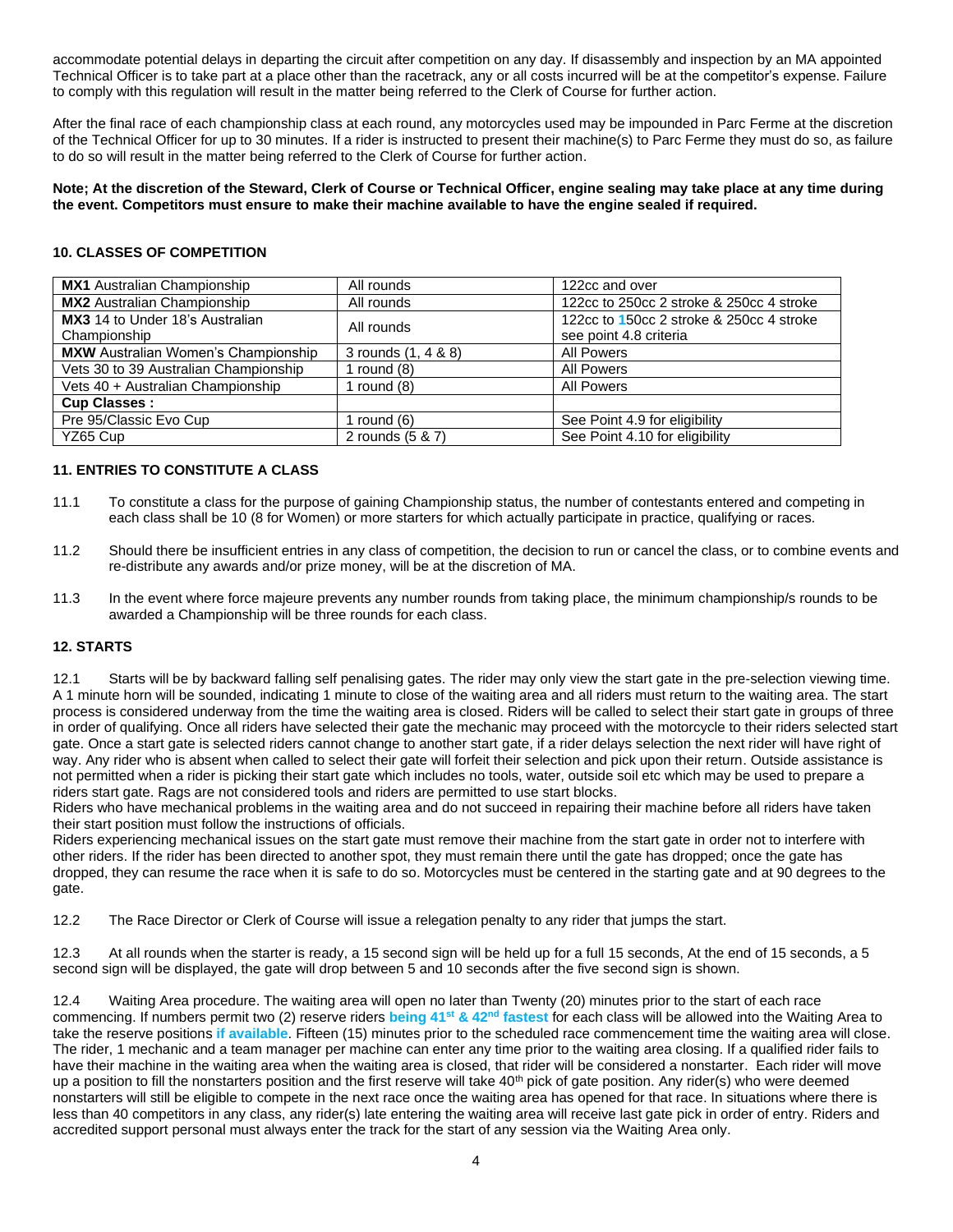The Start Area will be open for inspection by rider/mechanic/manager no later than 15 minutes prior to sight lap. Only the rider may participate in the gate selection process. Work can be carried out on the bike in the waiting area however refueling is strictly forbidden in the waiting area or start area unless under instruction of the Race Director or CoC.

# **13. RACE – FORMATS & QUALIFYING**

- 13.1 All Championship classes will have qualifying at all rounds.
- 13.2 The top 10 from 2021, if in the same class, will secure a qualifying position at round 1, from round 2 onwards, the top 10 riders in series points in each class will secure a qualifying position.
- 13.3 Practice and Qualifying will take place on the day of racing, unless otherwise advised in the final instructions or official schedule.
- 13.4 Race Format:

|--|

| Round | <b>Venue</b>         | Format     |  |
|-------|----------------------|------------|--|
|       | Wonthaggi            | <b>TBC</b> |  |
| റ     | <b>Mackay</b>        | <b>TBC</b> |  |
| 3     | Wodonga              | <b>TBC</b> |  |
|       | Gilman               | <b>TBC</b> |  |
| 5     | Maitland             | <b>TBC</b> |  |
| 6     | <b>Coffs Harbour</b> | <b>TBC</b> |  |
|       | QMP                  | <b>TBC</b> |  |
| 8     | Coolum               | <b>TBC</b> |  |

MX1 Shoot Out; The top 10 MX1 qualifiers can compete in the MX1 shoot out. The rider who completes the fastest lap in the allowed time will be awarded first gate pick, the second fastest time second gate pick and so on to tenth. The shoot out will consist of all riders being released from a designated starting position with the Chequered Flag being displayed after 8 minutes has expired. Any lap commenced prior to the Chequered flag will be counted as a qualifying lap on completion.

## **All other classes**

| MX <sub>2</sub>        | 2 x 25 min plus one lap motos |
|------------------------|-------------------------------|
| MX3 14 to Under 18's   | 2 x 20 min plus one lap motos |
| Women's                | 2 x 15 min plus one lap motos |
| Vets                   | 2 x 15 min plus one lap motos |
| Pre 95/Classic Evo Cup | 3 x 10 min plus one lap motos |
| YZ 65 Cup              | 2 x 10 min plus one lap motos |

All race distances are subject to change by race management.

## **Back to Back Races (MX1 only)**

- Race will be scored using Olympic Scoring. Once the points are totalled for both B2B races then the total Olympic points will be rescored to determine Series Championship points and overall results as per a single race.
	- Olympic scoring as follows Points as per position  $1<sup>st</sup> 1$  point,  $2<sup>nd</sup> 2$  points  $3<sup>rd</sup> 3$  points etc
	- The rider with the lowest number of points after both motos of that race will be awarded championship points as per item 19. If there is a tie the count back system will be applied.
- Race distance for back to back (B2B) race 1 & 2 will be 13 minutes plus one lap.
- A 2 minute warning and 1 minute warning will be given prior to the commencement of the 2<sup>nd</sup> B2B race
- The rider must return to the same starting gate selected by the rider for the first B2B race for the second B2B race.
- The second B2B race will start 10 minutes from the time the winner of the first B2B crossed the finish line.
- No change of motorcycle is allowed between B2B races
- No refuelling of motorcycle is allowed between B2B races
- Work may be carried out to complete repairs or adjustments on the bike between B2B races in the start area, behind the start pad or any other works area as defined at Riders Briefing. No work on motorcycles is permitted on the Start Pad or outside of the designated work areas.

## **Practice and Qualifying**

MX1, MX2, MX3 & MXW will have 10 minutes free practice and 10 minutes qualifying.

If the number of entries received in any class require practice/qualifying to be split into two groups the following will apply:

For round one of the 2022 series competitors will be allocated into two qualifying groups based firstly on their 2021 results in the same category entered and for new competitors in the class thereafter via lottery. The competitor entered with the highest placed result from the 2021 championship will be in group one and the second will go to group 2 and so on until all eligible competitors are placed in either group, the remaining spots will be allocated by lottery. The top 20 competitors from each qualifying group will form the 40 competitors for the championship races on that day. The 21<sup>st</sup> rider from each qualifying group will form the reserve riders for the day. These two riders are eligible to compete in the non qualifiers race if not utilized in the championship races. The remaining competitors will go to the non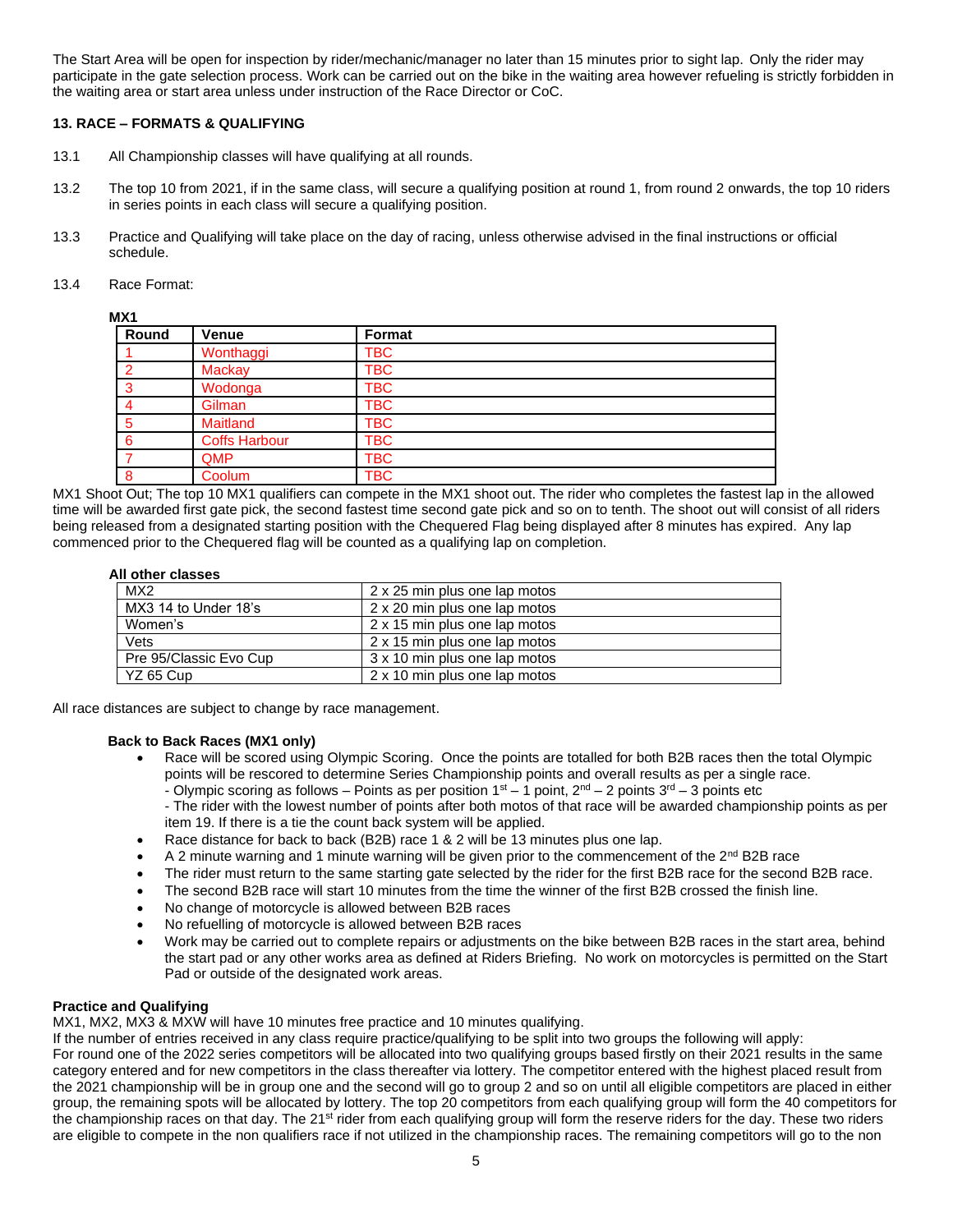qualifiers race/s as per the schedule for the event. From round 2, riders will be seeded by championship standings, with the odd numbers in qualifying group one and even numbers in qualifying group two with any remaining competitors selected via lottery.

1 practice start will be allowed in front of the start gates at the commencement of each free practice for Championship classes only. All other classes will be run as follows:

Vets – 5 minutes free practice and 10 minutes qualifying

Pre 95/Classic Evo Cup – 10 mins free practice only

YZ 65 Cup – 10 minutes free practice only

Waving of the green flag will indicate the commencement of qualifying.

For the 1st lap of each practice session, a stationary yellow flag will be displayed at all Marshall positions and riders should take note of their locations. There is strictly no jumping, the penalty for jumping on this first lap is relegation of 3 positions from the riders qualifying position. Subsequent offence in same year - relegation to last qualifying position and \$500 fine.

There is to be no unnecessary stopping on track unless being instructed to do so by an official. The penalty for stopping on track (or parking up beside the track) during practice/qualifying will be loss of fastest lap.

Cutting the track to gain clear track is also forbidden. Penalty for doing so is loss of 3 positions from final qualifying.

## **14. AWARDS AND PRIZEMONEY**

Trophies will be awarded at each round and for the series.

Prize Money will be awarded round by round. Any prize money not invoiced or claimed within 30 day may be forfeited.

|      | MX1      | MX <sub>2</sub> | MX3      | <b>WMX</b> |
|------|----------|-----------------|----------|------------|
| 1st  | \$750.00 | \$600.00        | \$450.00 | \$450.00   |
| 2nd  | \$500.00 | \$450.00        | \$350.00 | \$350.00   |
| 3rd  | \$400.00 | \$350.00        | \$300.00 | \$300.00   |
| 4th  | \$300.00 | \$250.00        | \$225.00 | \$225.00   |
| 5th  | \$250.00 | \$225.00        | \$175.00 | \$175.00   |
| 6th  | \$225.00 | \$175.00        | \$125.00 | \$125.00   |
| 7th  | \$200.00 | \$150.00        | \$100.00 | \$100.00   |
| 8th  | \$150.00 | \$100.00        | \$75.00  | \$75.00    |
| 9th  | \$100.00 | \$75.00         | \$50.00  | \$50.00    |
| 10th | \$75.00  | \$50.00         | \$25.00  | \$25.00    |

MX1 Andrew McFarlane Privateer Award to be awarded by Motorcycling Australia MX2 Jono Porter Privateer Award to be awarded by Motorcycling Australia

## **Hole Shot Award:**

| MX1 | \$250 per moto (For B2B races only the first race counts towards this award) |
|-----|------------------------------------------------------------------------------|
| MX2 | \$150 per moto                                                               |
| MX3 | \$100 per moto                                                               |

## **15. PAYG**

PAYG Withholding affects the payment of prizemoney. If you do not provide an ABN or declare the sport is a hobby, the Promoter must withhold 46.5% of prizemoney over \$50.00 which is otherwise payable to you. Please tick one of the boxes on the entry form and if appropriate provide your ABN to ensure the full amount of prize money is paid to you.

## **16. PRESENTATIONS**

Riders who finish on the podium must attend the presentation and all media/tv interviews as directed by race management. **Failure to attend may incur a fine of up to \$500.00** and possible suspension of racing licence until such time the fine is paid. Minimum dress standard will be applicable (Televised presentations).

## **17. MACHINES. RIDERS & MECHANICS**

- 17.1 All machines entered must comply with the current GCRs for Motocross competition.
- 17.2 Change of eligible machines is allowed provided it is not during competition (qualifying or race). This includes any back to back races that accumulate points to determine the final finishing positions.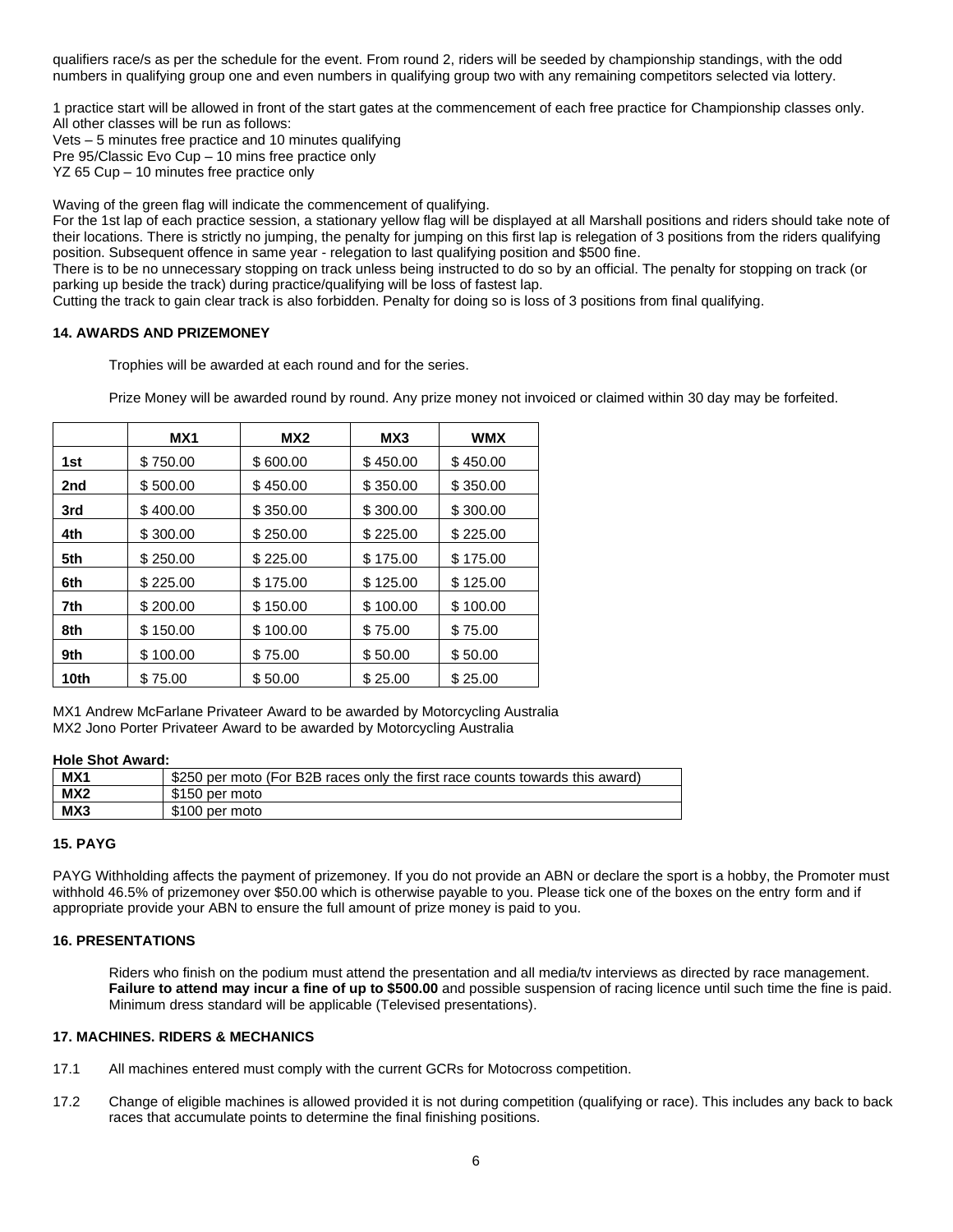- 17.3 All team personnel wishing to have access to the waiting area, start gate or signaling area must have a Crew Licence (annual or event) or Senior National Competition Licences.
- 17.4 Access to the Signaling / Mechanics area is only granted to the Rider/mechanic/manager/ technical pass holders that are participating in that event.
	- i) The rider must always enter the mechanics area by the "Pit Lane In" entrance. And leave via the "Pit Lane Out" exit

ii) When a rider "misses" the entrance, the rider must continue in the direction of the course for another lap. Entering the mechanics area by the mechanics area exit will be considered as attempting to gain an advantage by course cutting for which the penalty = Loss of 3 positions from qualifying or race results

Other approved passholders may only enter the Mechanics area as instructed

No spare or second motorcycle is allowed in the signaling / Mechanics area during practice/qualifying, a race or sighting lap. Penalty for violation of this rule = disqualification from the race or qualifying session.

# **18. RIDING NUMBERS & NUMBER PLATES**

- 18.1. It is a condition of entry that each bike in the championship must run the series Penrite ProMX logo header on the front number plate. MA will provide the art design for the header of the front number plate via the series website. Competitors who choose not to run the Penrite ProMX Logo will not be permitted to participate in the round. For one off round competitors there will be a sticker available at Race Admin.
- 18.2 Number plates colours as per GCRs. The only exception to this will be Women riders can use MXW colours in any class.

## 18.3 **Red Number Plates**

The 2021 Champions will have a red front number plate with white numbers at round 1. After round 1 the points leader in each class at the end of each round will be awarded with the red front number plate. It will be the responsibility of the rider / team to make sure that the rider has red front number plate at the next round.

18.6 **Back numbers** 

Back numbers are compulsory as per the GCRs.

## 18.7 **Rider numbers**

- The rider must have met the minimum requirements as listed in the MoMS during 2021 to reserve their number for 2022
- A rider may only register one number per class for 2022
- If the rider does not compete in a minimum of three rounds in 2022 their number may be forfeited

## **19. POINT SCORING AND GRID POSITIONS**

#### As per GCRs Points will be as follows, 1<sup>st</sup> 25, 2<sup>nd</sup> 22, 3<sup>rd</sup> 20, 4<sup>th</sup> 18, 5<sup>th</sup> 16, 6<sup>th</sup> to 20<sup>th</sup> 15 points decreasing 1 point with **each position to 20 th**

Grid positions will be determined from timed Qualifying. In MX1 the Top 10 Shootout (10 fastest qualified riders), will determine top 10 grid positions. A pole position prize of \$500 to the rider gaining pole position will be awarded at each round.

#### **Transponders**

Riders may use their own Mylaps MX transponders, Competitors must ensure they are fully charged for use from their first session on track and the transponder number is included on the entry form. Riders without transponders, may hire them for a fee of \$15.00 per bike – payable with the entry. If a rider requires a transponder that has not been paid for with the entry (for example where they failed to bring or charge their own transponder), a fee of \$20.00 payable via EFTPOS on the day will be required. Riders will be required to have their own transponder mounting bracket which can be mounted permanently on their bike. These can be purchased at the event at a cost of \$10.00 – EFTPOS only.

## **20. RIDERS' BRIEFING**

A virtual riders' briefing is available online and is mandatory viewing for all competitors and recommended viewing for support crew and parents or guardians, prior to attending the event. This briefing may also be available to view at the circuit during certain times. Further details regarding location and times will be included in the final instructions or announced via the Teams App. This may be replaced with a traditional riders briefing to be held at the circuit, competitors will be notified by Team App of the time and location if required and it is mandatory that all competitors attend.

# **21. CIRCUIT DESCRIPTION**

Visi[t www.auspromx.com.au](http://www.auspromx.com.au/)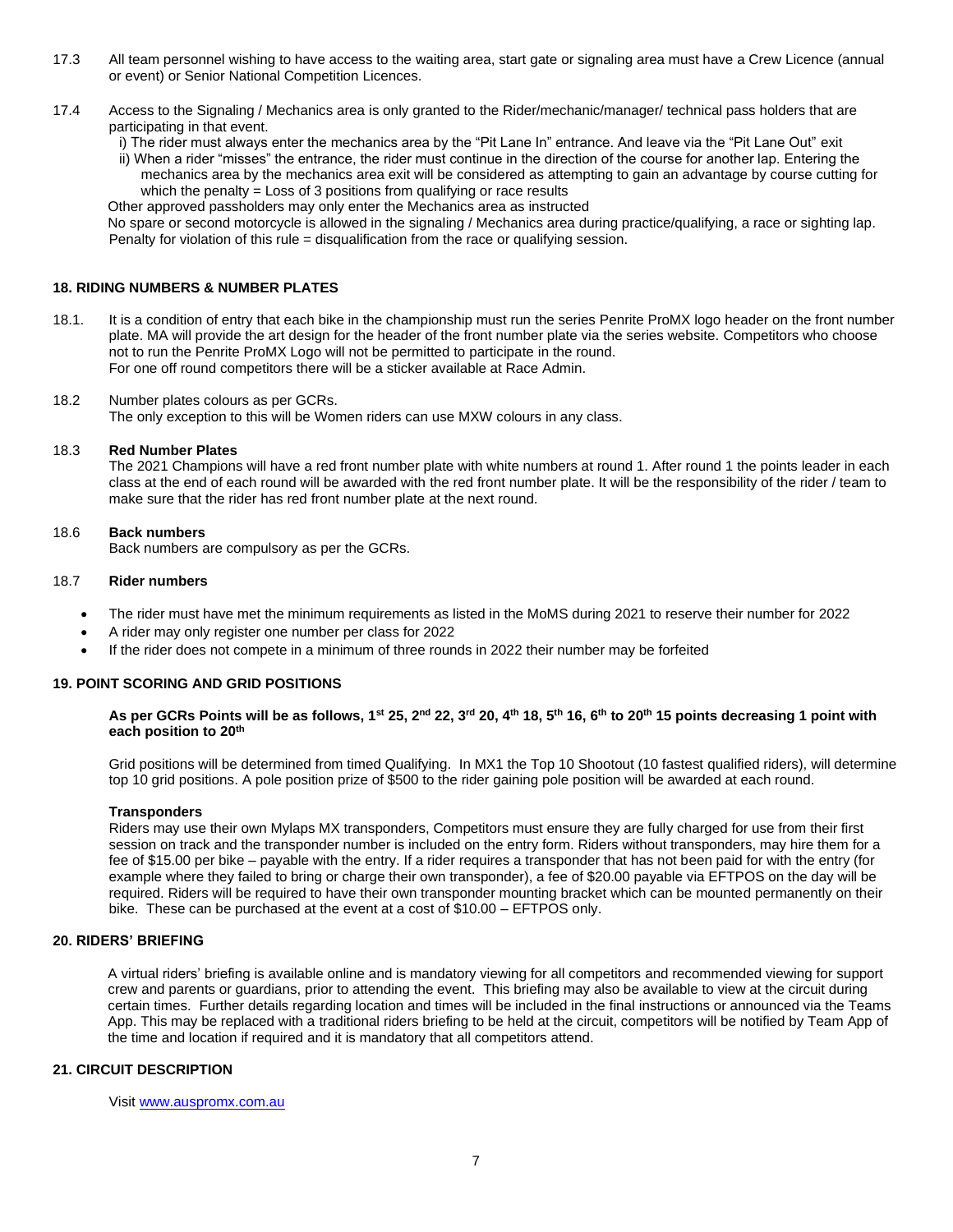#### **22. TRACK INSPECTION**

All competitors will be given the opportunity to walk the track to conduct an inspection of the track prior to any on track activities. Timing of the track inspection will be determined in the final instructions. The inspection must be done on foot and competitors are reminded that service vehicles may be in operation on the track at this time.

#### **22.1 Track Dissatisfaction**

Competitors who are not satisfied with any aspects of the track can present these concerns to the Clerk of Course if those concerns cannot be resolved, the competitor will be invited to withdraw from the event.

## **23. FACILITIES**

Visi[t www.auspromx.com.au](http://www.auspromx.com.au/) regarding information on each venue.

#### **24. NOISE**

Sound testing may take place at any time throughout any championship round, all machines must comply with the GCRs for all sound testing

#### **25. FUEL**

Fuel for all machines, unless otherwise specified must:

Be Unleaded, fuel available on demand from a bowser at five separate service stations in any five Australian states or territories and

i) No more than 100 RON,

ii) Contain no additives other than those added at the point of manufacture except for lubricating oils for 2 - stroke machines iii) Be readily available in Australia and,

iv) Comply with the "Fuel Quality Standards Act 2000"

Be a brand of fuel homologated by MA.

#### **26. ANTI-DOPING POLICY**

- 26.1 All competitors, crew, parents / guardians and officials are advised that drug testing may take place in accordance with MA's Anti-Doping Policy, under the authority of Sport Integrity Australia.
- 26.2 Athletes are advised to download the Sports Integrity Australia app. If athletes have any doubts over Sports Integrity Australia requirements they should visit the website [www.sportintegrity.gov.au](http://www.sportintegrity.gov.au/) It is recommended athletes contact the Drugs in Sport Hotline (1300 027 232) for further information. When drug testing takes place, the payment of prize money may be delayed, at the discretion of MA, until the results of the tests are known.
- 26.3 MA in conjunction with Sports Integrity Australia may host antidoping courses compulsory for all riders and complimentary for team managers.

## **27. DRUG AND ALCOHOL TESTING**

All competitors and officials are advised that random drug and alcohol testing may take place during the competition. Refer to MA website for details on the Safety Policy – Drug and Alcohol Testing.

#### **28. CODE OF BEHAVIOUR**

All competitors, crew, parents / guardians and officials are reminded of MA's Codes of Behaviour contained within MA's Member Protection Regulations, found a[t www.ma.org.au](http://www.ma.org.au/) which is a guide to appropriate behaviour at all motorcycle race events. These Codes of Behaviour apply to this event and will be enforced.

## **29. WORKPLACE OCCUPATIONAL HEALTH, SAFETY & ENVIRONMENT (WOHS&E)**

- 29.1 WOHS&E is the responsibility of all riders and teams, this must be taken seriously and treated in the correct manner.
- 29.2 Team managers are responsible for their team members and riders for all matters associated with WOHS&E. Where the rider is an individual, the rider is responsible for all matters associated with WOHS&E.
- 29.3 All persons associated with the event are subject to the health and safety legislation of the state authority where the event is held.